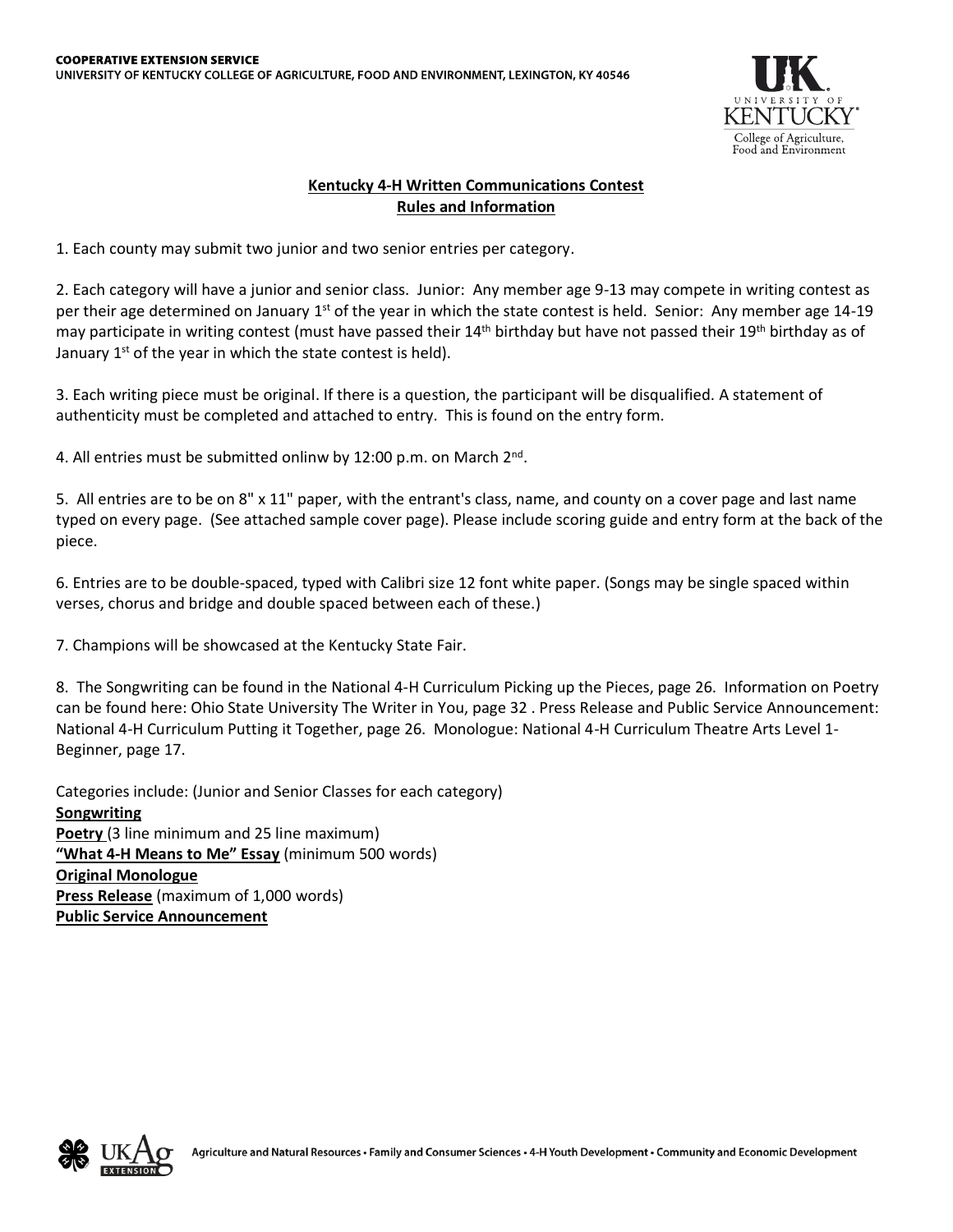

**Sample Coversheet**

Senior Songwriting

Jennifer Tackett

Scott County

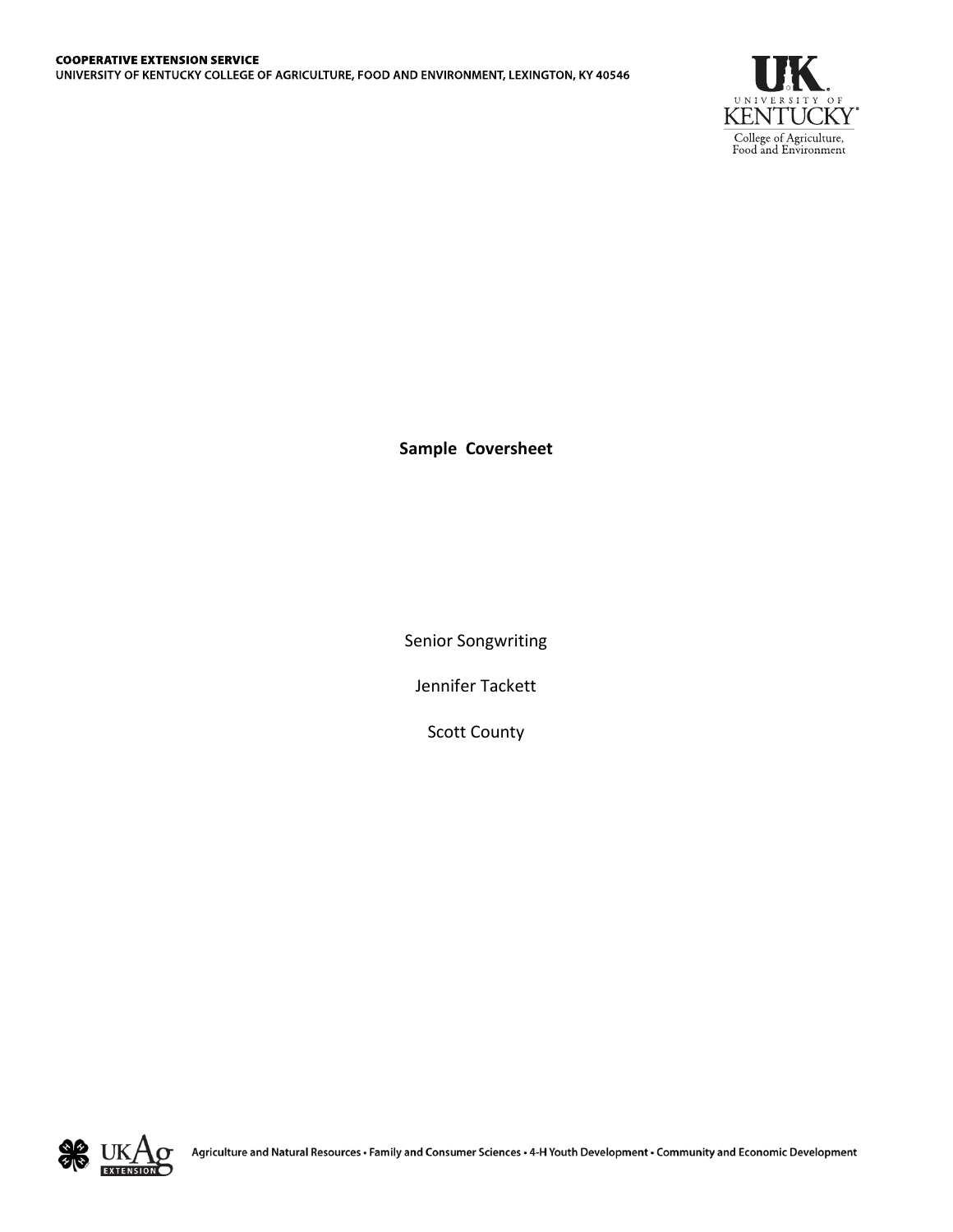

## **Kentucky 4-H Written Communications Contest Scoring Guide and Entry Form**

## **Classes:**

| (Junior - - Age 9 through 13 as of January 1, this year/Senior - - Age 14 or older as of January 1 this year) |        |          |       |  |
|---------------------------------------------------------------------------------------------------------------|--------|----------|-------|--|
| __ Junior Songwriting __ Senior Songwriting. __ Junior Poetry __ Senior Poetry __ Junior Essay                |        |          |       |  |
| __ Senior Essay __ Junior Original Monologue __ Senior Original Monologue __ Junior Press Release             |        |          |       |  |
| _ Senior Press Release _ Junior PSA _ Senior PSA                                                              |        |          |       |  |
|                                                                                                               |        |          |       |  |
| <b>Address:</b>                                                                                               |        |          |       |  |
| (Street)                                                                                                      | (City) |          | (Zip) |  |
| Email:                                                                                                        | $\sim$ | $\cdots$ |       |  |

(County Extension Agent Signature) (Date)

|              | 4                                                                                                                                            | 3                                                                                                                                   | 2                                                                                                   | $\mathbf{1}$                                                                                                | Score |
|--------------|----------------------------------------------------------------------------------------------------------------------------------------------|-------------------------------------------------------------------------------------------------------------------------------------|-----------------------------------------------------------------------------------------------------|-------------------------------------------------------------------------------------------------------------|-------|
| Ideas        | Establishes a clear<br>٠<br>focus<br>Uses descriptive<br>language<br>Provides relevant<br>٠<br>information<br>Communicates<br>creative ideas | Develops a focus<br>٠<br>Uses some<br>٠<br>descriptive language<br>Details support idea<br>٠<br>Communicates<br>٠<br>original ideas | Attempts focus<br>٠<br>Ideas not fully<br>$\bullet$<br>developed                                    | Lacks focus<br>٠<br>and<br>development                                                                      |       |
| Organization | Establishes a strong<br>٠<br>beginning, middle, and<br>end<br>Demonstrates an<br>٠<br>orderly flow of ideas                                  | Attempts an<br>٠<br>adequate<br>introduction and<br>ending<br>Evidence of logical<br>sequencing                                     | Some evidence of a<br>٠<br>beginning, middle,<br>and end<br>Sequencing is<br>$\bullet$<br>attempted | Little or no<br>٠<br>organization<br>Relies on<br>single idea                                               |       |
| Expression   | Uses effective language<br>٠<br>Uses high-level<br>٠<br>vocabulary<br>Use of sentence variety<br>٠                                           | Diverse word choice<br>٠<br>Uses descriptive<br>٠<br>words<br>Sentence variety<br>٠                                                 | Limited word<br>٠<br>choice<br>Basic sentence<br>structure                                          | No sense of<br>٠<br>sentence<br>structure                                                                   |       |
| Conventions  | Few or no errors in:<br>grammar, spelling,<br>capitalization, punctuation                                                                    | Some errors in:<br>grammar, spelling,<br>capitalization, punctuation                                                                | Has some difficulty<br>٠<br>in:<br>grammar, spelling,<br>capitalization, punctuation                | Little or no<br>۰<br>evidence of<br>correct<br>grammar,<br>spelling,<br>capitalization<br>or<br>punctuation |       |

Total points: \_\_\_\_\_\_\_\_\_ Ribbon Color: \_\_\_\_\_\_\_\_\_

Blue: 16-10 Red: 10-5 White: 4-below